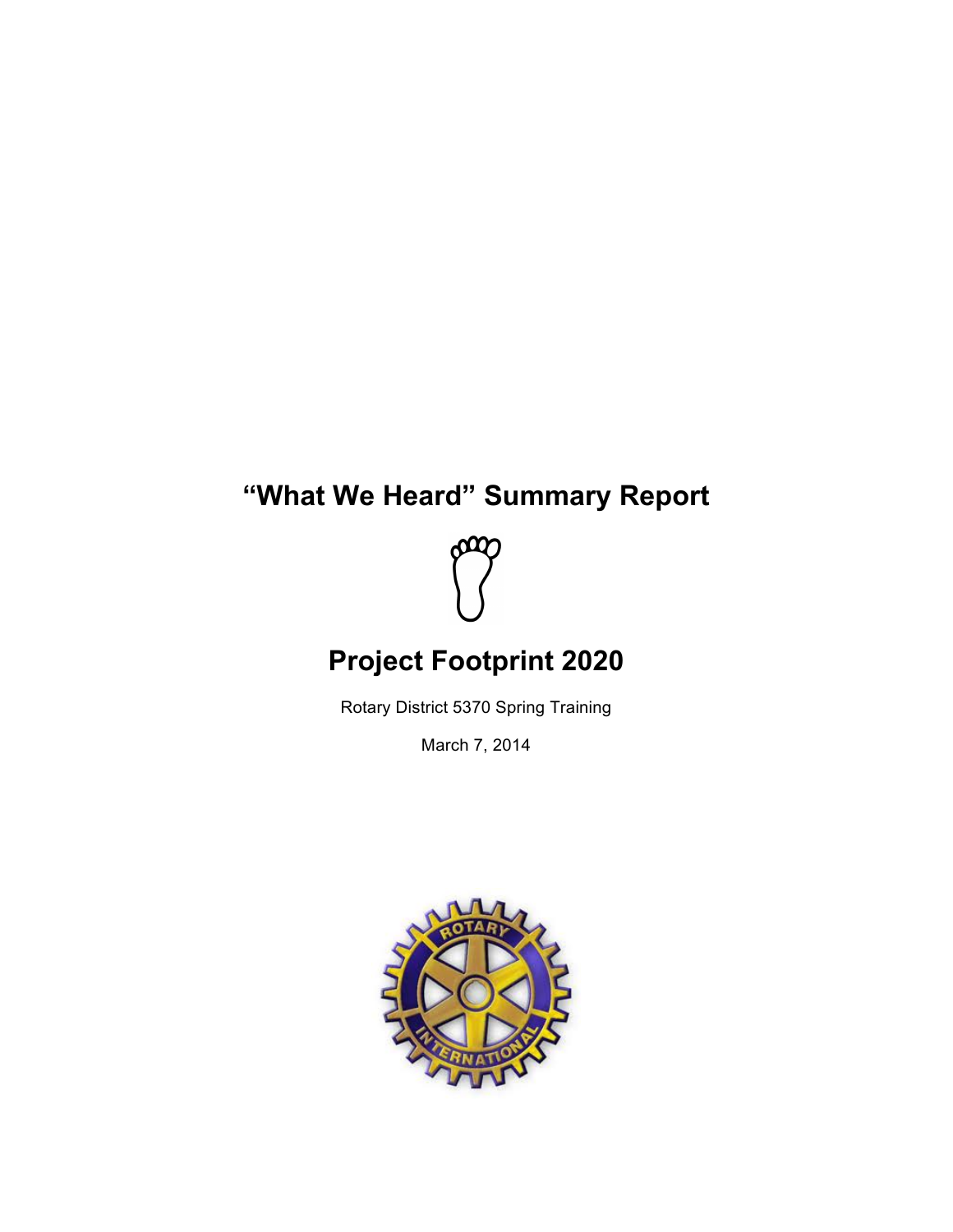### **NOTE:**

At this year's Spring Training, we asked you as Rotarians and community members to tell us what your thoughts were specific to "Project Footprint 2020" and to evaluate Rotary in terms of attracting and retaining future Rotarians who will continue to do valuable work in communities.

The "What We Heard" Report is a snapshot of your thoughts and ideas that were collected during the evening of March 7, 2014.

#### **What are our strengths?**

Several themes emerged regarding the "strengths" of Rotary Clubs as well as Rotarians. At the Spring Training event, Rotarians identified that one of the main strengths we espouse is the **internationality** of everything Rotary does. F**ellowship and fun** is what makes Rotary special. Rotary has **credibility** and a **good reputation**. We excel at **building relationships** in community through projects and **connecting** with other Rotarians and with organizations outside of Rotary. People involved in **Rotary feel like they are a part of something bigger.**

#### **What are our weaknesses?**

Some of our members feel **undervalued**. For example sometimes younger members are not given opportunities and veteran members also didn't feel valued. There are some **structural** weaknesses that are working against us. Rotarians provided the example of not being flexible with or changing how meetings are run at the club level.

## **Tell the story of Rotary, what is the impact that Rotary makes in 2020? What inspires individuals in the year 2020 to join Rotary?**

During this activity, Rotarians looked to the future and dreamed of what could be. It is important to note that some Rotary Clubs may already be doing or working in the areas or manners identified below.

In the year 2020, Rotary will be making an impact on communities specific to the area of **education.** 

Individuals will be inspired to join Rotary in 2020 because of its **inclusivity**, the **mentorship and learning opportunities** and the **flexibility** that exude in all aspects of Rotary. We will be actively **partnering** with other community organizations to enact community driven projects.

### **What is your "BIG IDEA" that will make Project Footprint 2020 a success?**